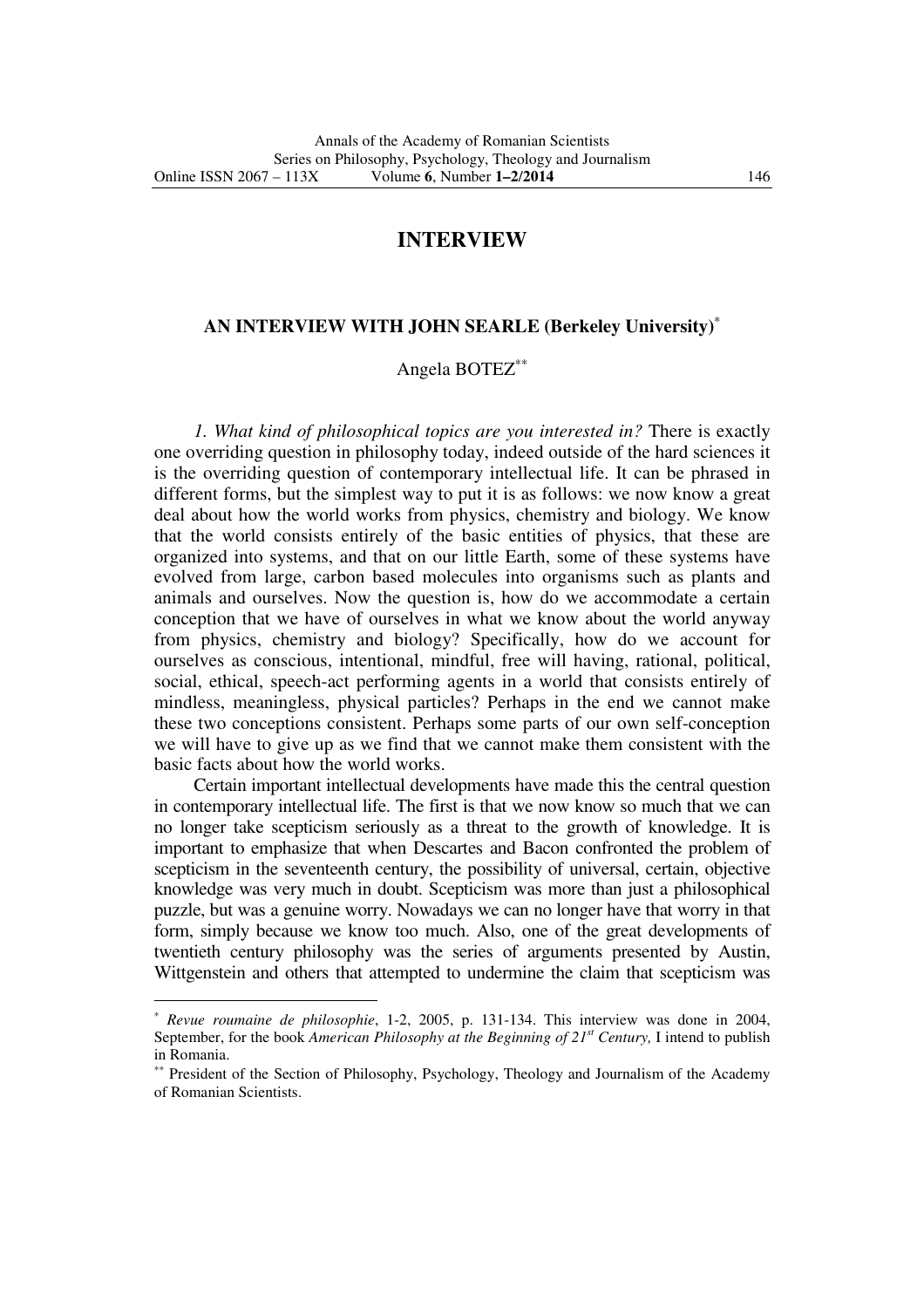genuinely intelligible. I am not here attempting to adjudicate the question whether or not Austin and Wittgenstein succeeded in answering scepticism. The point I am making now is rather that we cannot take scepticism seriously in a way that the seventeenth century philosophers did.

A second development is that any kind of dualism is now out of the question. We no longer feel it necessary to postulate two different metaphysical realms, the realm of the mental and the realm of the physical; the realm of the human and the realm of the natural. Much less do we need to postulate three metaphysical realms: the physical, the mental and the cultural. On the contrary we now know that we live in exactly one world, and our task as philosophers is to give a coherent account of all the different aspects of that world.

In one way or another, nearly all of my work has been addressed to this question, though I did not see that this was the question that I was addressing until I had been answering specific subsidiary questions for a number of years. Specifically:

1. The philosophy of language as I practice it is essentially an attempt to answer the question, what is the relationship between sound and meaning? That is, we know that when I perform a speech act, a hole opens in my face and I emit an acoustic blast, a type of noise. We also know that the noise that comes out is meaningful, that it is one kind or another of a speech act and that it has such features as being true or false, relevant or irrelevant, well supported or not well supported. The problem for the philosophy of language is to explain how all of that is possible. What are the relationships between the physics and the semantics? I have discussed these and other questions in two books on the philosophy of language, *Speech Acts: an Essay in the Philosophy of Language,* and *Expression and Meaning: Studies in the Theory of Speech Acts.*

2.The philosophy of mind and intentionality. Here the problem is a more traditional problem: how can we give an account of mental and intentional phenomena, specifically consciousness and the various forms of intentionality, that show how they are possible and how they function in a world that is entirely physical, that is, a world that consists entirely of physical particles and fields of force? I have provided an answer to that question in my book, *Intentionality,*  where I discuss both the more important detailed questions of how intentionality works, together with the overall question of how mental phenomena fit into the physical world. Assuming we have an account of the mind and an account of language, these naturally lead into the next question:

3.The problem of intentionality naturally leads into the problem of consciousness. What exactly is the relationship between consciousness and the brain? In the end I think this is not a philosophical question, but rather one for neurobiology. However, it is very important at this stage in history that the question be clarified in such a way that it can receive a neurobiological answer. I have tried to do that in a number of writings, especially *The Rediscovery of the Mind* and *Minds, Brains and Science.* The general solution to the consciousness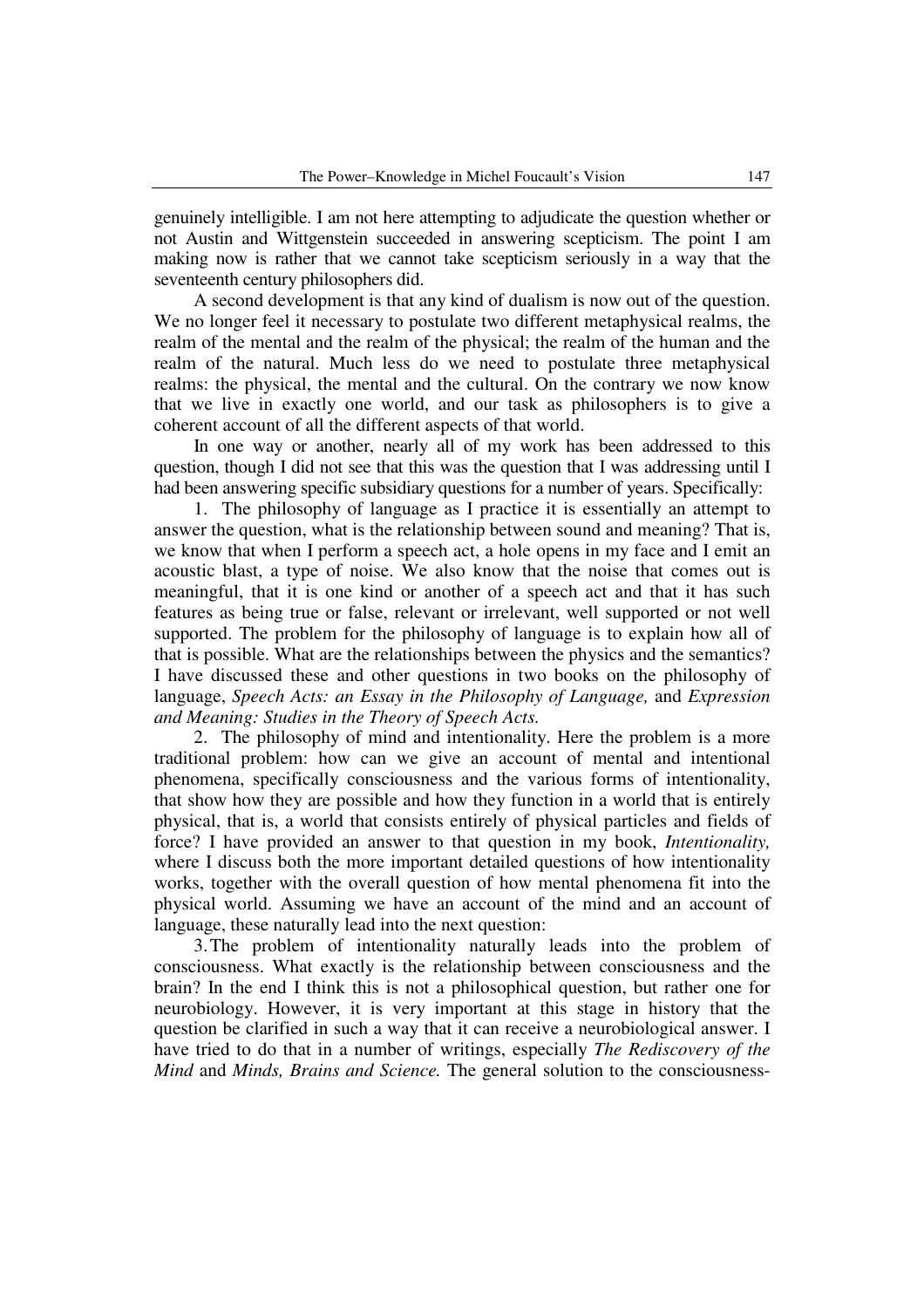brain problem can be stated quite simply: consciousness is caused by lower level neuronal processes in the brain and is itself a higher level or system feature of the brain. Once this position is stated clearly in a way that avoids both dualism and materialism, it is then amenable to a scientific or neurobiological solution and I believe such a solution is now very much in the works. This is an area of science in which genuine progress is being made.

4. What is the nature of social and institutional reality? Human beings have a remarkable capacity not possessed by other animals, and that is the capacity to create an institutional reality of money, property, government, marriage, universities, etc. This is an extension of a more biologically general capacity, one shared by many other species of animals to form societies and social groups. What is special about human beings is not that there are human societies, because there are animal societies as well, what is special about human beings is that they are on the basis of their social relations capable of forming *institutional* relations –they form human institutions and within those institutions, institutional facts. How is all of that possible? I have written a book and a number of articles about this issue. The book is called, *The Construction of Social Reality.*

5. Rationality. Aristotle defined human beings as "rational animals," but what exactly is rationality? And indeed, how can we accommodate a conception of ourselves as rational beings in the naturalistic conception of the universe that I described earlier? I attempt to provide an answer to that question in the book, *Rationality in Action,* and that book is indeed an attempt to criticize a standard account of rationality, one which goes back many centuries in our tradition but which neglects the importance of free will in the account of rationality.

*2. Why do you think these topics are meaningful?* 

I think it is obvious that these are the most important topics facing human beings. We need a philosophically satisfying account of ourselves and our relation to the rest of reality.

*3. What problems appear in your area of research?* 

I have described most of these problems above. I would not wish to give the impression that these are the only problems in philosophy, but they are certainly the most important problems.

*4. Who are, in your opinion, the principle representatives of American philosophy?*

There are too many good practicing philosophers in the United States for me to even begin to give a list of them.

*5. Are there specific features of American philosophical paradigm? Which ones?*

I think the idea of specific national styles of philosophy is by now pretty much obsolete. There is a rough distinction between analytic philosophy and other kinds, and analytic philosophy tends to be practiced more in English speaking countries and in Scandinavia than it does in, for example, French speaking countries. However, there is no specific American philosophical paradigm. I received almost all of my philosophical education in England and I did not detect